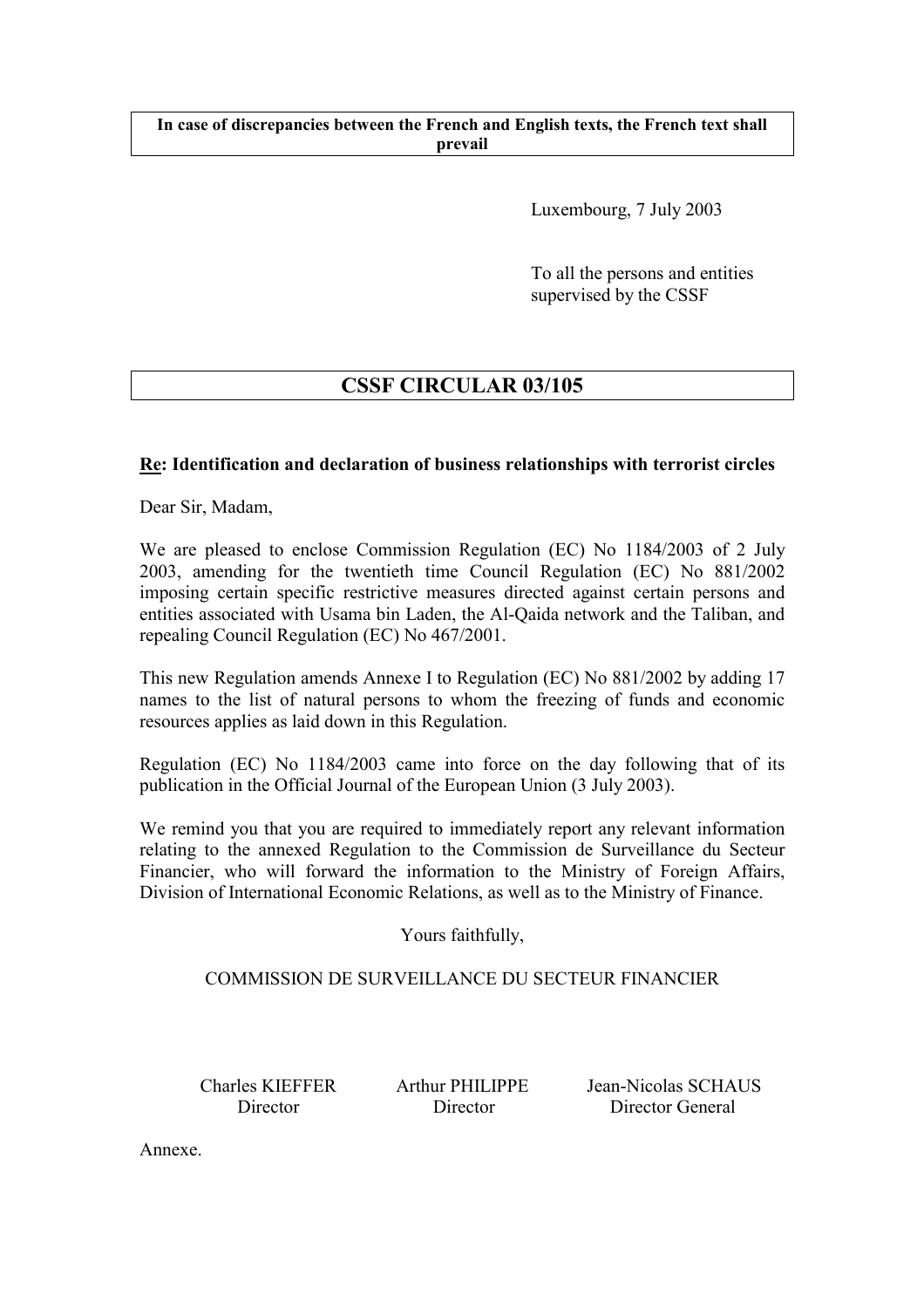#### **COMMISSION REGULATION (EC) No 1184/2003**

#### **of 2 July 2003**

#### **amending for the 20th time Council Regulation (EC) No 881/2002 imposing certain specific restrictive measures directed against certain persons and entities associated with Usama bin Laden, the Al-Qaida network and the Taliban, and repealing Council Regulation (EC) No 467/2001**

#### THE COMMISSION OF THE EUROPEAN COMMUNITIES,

Having regard to the Treaty establishing the European Community,

Having regard to Council Regulation (EC) No 881/2002 of 27 May 2002 imposing certain specific restrictive measures directed against certain persons and entities associated with Usama bin Laden, the Al-Qaida network and the Taliban, and repealing Regulation (EC) No 467/2001 prohibiting the export of certain goods and services to Afghanistan, strengthening the flight ban and extending the freeze of funds and other financial resources in respect of the Taliban of Afghanistan (1), as last amended by Commission Regulation (EC) No 1012/2003 (2 ), and in particular Article 7(1), first indent, thereof,

#### Whereas:

(1) Annex I to Regulation (EC) No 881/2002 lists the persons, groups and entities covered by the freezing of funds and economic resources under that Regulation.

(2) On 25 June 2003, the Sanctions Committee decided to amend the list of persons, groups and entities to whom the freezing of funds and economic resources should apply. Therefore, Annex I should be amended accordingly,

HAS ADOPTED THIS REGULATION:

#### *Article 1*

Annex I to Regulation (EC) No 881/2002 is hereby amended in accordance with the Annex to this Regulation.

#### *Article 2*

This Regulation shall enter into force on the day following that of its publication in the *Official Journal of the European Union*.

This Regulation shall be binding in its entirety and directly applicable in all Member States.

Done at Brussels, 2 July 2003.

### *For the Commission* Christopher PATTEN *Member of the Commission*

<sup>(</sup> 1 ) OJ L 139, 29.5.2002, p. 9.

<sup>(</sup> 2 ) OJ L 146, 13.6.2003, p. 50.